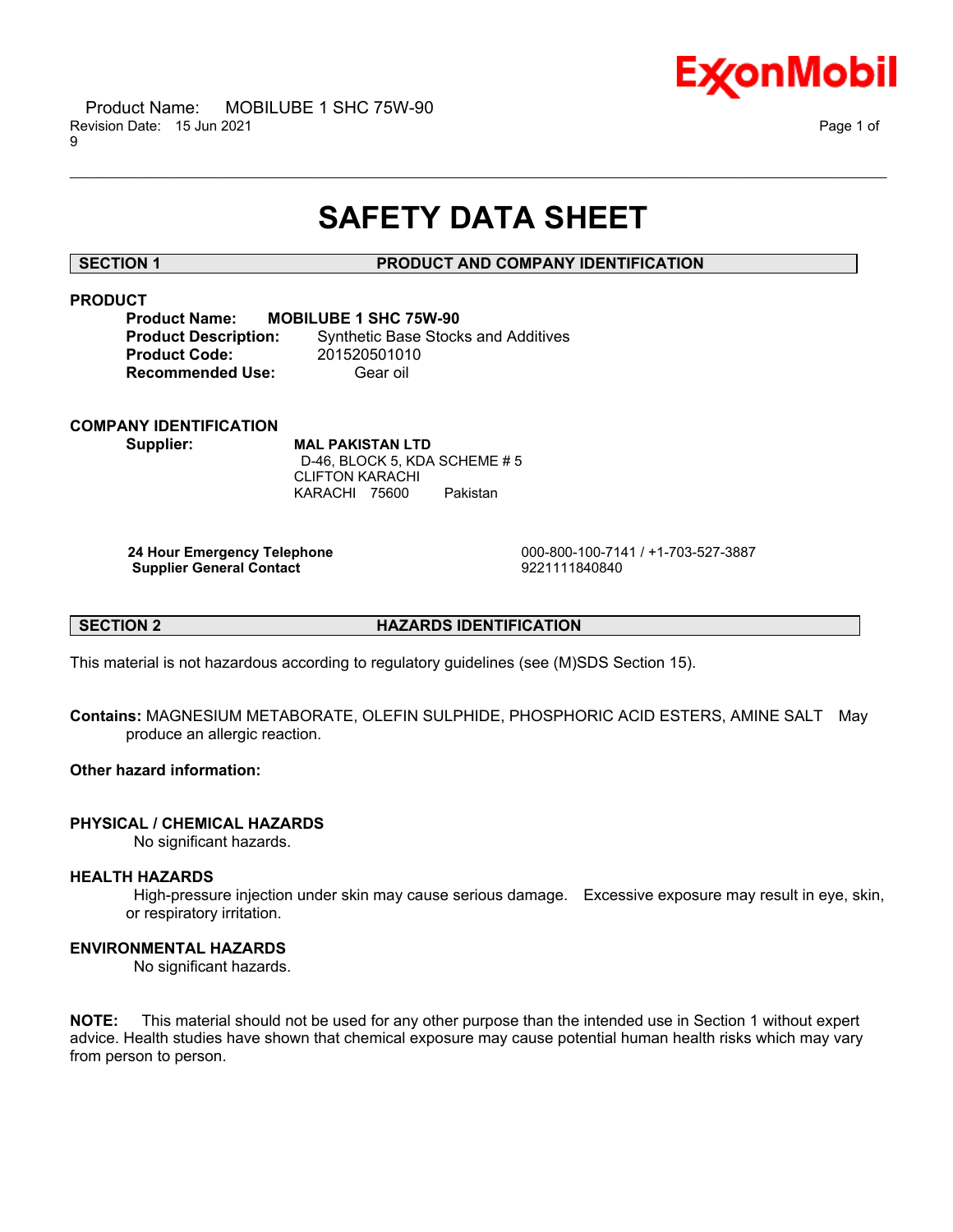

### **SECTION 3 COMPOSITION / INFORMATION ON INGREDIENTS**

This material is defined as a mixture.

#### **Hazardous Substance(s) or Complex Substance(s) required for disclosure**

| <b>Name</b>                                               | CAS#         | Concentration* | <b>GHS Hazard Codes</b>               |
|-----------------------------------------------------------|--------------|----------------|---------------------------------------|
| 1-DECENE, TETRAMER AND TRIMER HYDROGENATED                | 68649-12-7   | $50 - 60\%$    | H <sub>304</sub>                      |
| BIS(2-ETHYLHEXYL) ESTER NONANEDIOIC ACID                  | 103-24-2     | $5 - 10\%$     | None                                  |
| <b>MAGNESIUM METABORATE</b>                               | 13703-82-7   | $0.1 - 5.1\%$  | H <sub>317</sub>                      |
| <b>OLEFIN SULPHIDE</b>                                    | 68937-96-2   | $1 - 5\%$      | H227. H317. H316. H402.<br>H412       |
| PHOSPHORIC ACID ESTERS, AMINE SALT                        | Confidential | $1 - 5\%$      | H227, H302, H317, H318,<br>H401. H411 |
| <b>ISEVERELY HYDROTREATED HEAVY PARAFFINIC DISTILLATE</b> | 64742-54-7   | $- < 5\%$      | H <sub>304</sub>                      |

\_\_\_\_\_\_\_\_\_\_\_\_\_\_\_\_\_\_\_\_\_\_\_\_\_\_\_\_\_\_\_\_\_\_\_\_\_\_\_\_\_\_\_\_\_\_\_\_\_\_\_\_\_\_\_\_\_\_\_\_\_\_\_\_\_\_\_\_\_\_\_\_\_\_\_\_\_\_\_\_\_\_\_\_\_\_\_\_\_\_\_\_\_\_\_\_\_\_\_\_\_\_\_\_\_\_\_\_\_\_\_\_\_\_\_\_\_\_

\* All concentrations are percent by weight unless ingredient is a gas. Gas concentrations are in percent by volume.

### **SECTION 4 FIRST AID MEASURES**

#### **INHALATION**

mouth-to-mouth resuscitation.

Remove from further exposure. For those providing assistance, avoid exposure to yourself or others. Use adequate respiratory protection. If respiratory irritation, dizziness, nausea, or unconsciousness occurs, seek immediate medical assistance. If breathing has stopped, assist ventilation with a mechanical device or use

#### **SKIN CONTACT**

Wash contact areas with soap and water. If product is injected into or under the skin, or into any part of the body, regardless of the appearance of the wound or its size, the individual should be evaluated immediately by a physician as a surgical emergency. Even though initial symptoms from high pressure injection may be minimal or absent, early surgical treatment within the first few hours may significantly reduce the ultimate extent of injury.

#### **EYE CONTACT**

Flush thoroughly with water. If irritation occurs, get medical assistance.

#### **INGESTION**

First aid is normally not required. Seek medical attention if discomfort occurs.

#### **NOTE TO PHYSICIAN**

None

#### **SECTION 5 FIRE FIGHTING MEASURES**

#### **EXTINGUISHING MEDIA**

**Appropriate Extinguishing Media:** Use water fog, foam, dry chemical or carbon dioxide (CO2) to extinguish flames.

**Inappropriate Extinguishing Media:** Straight streams of water

#### **FIRE FIGHTING**

**Fire Fighting Instructions:** Evacuate area. Prevent run-off from fire control or dilution from entering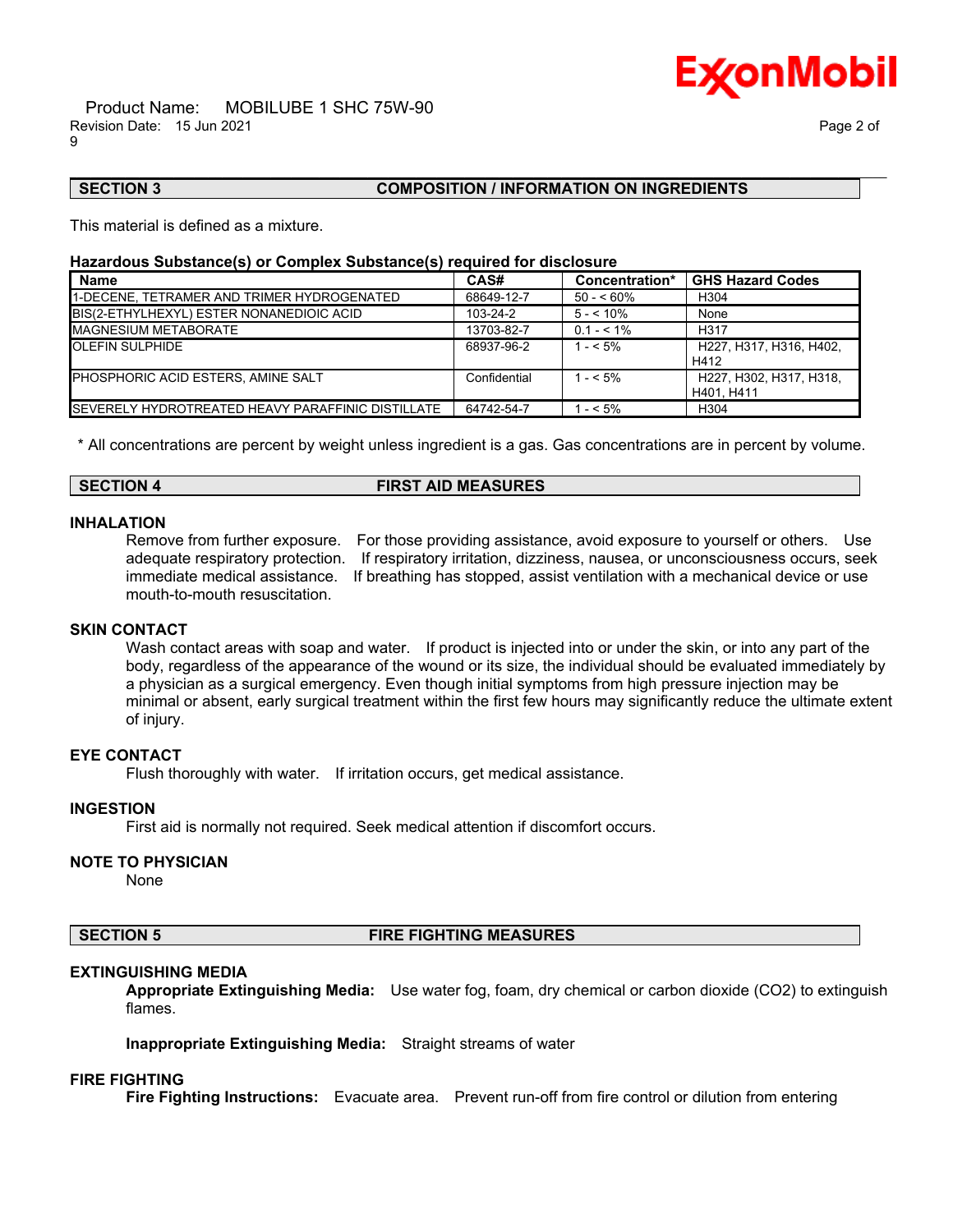



streams, sewers or drinking water supply. Fire-fighters should use standard protective equipment and in enclosed spaces, self-contained breathing apparatus (SCBA). Use water spray to cool fire exposed surfaces and to protect personnel.

\_\_\_\_\_\_\_\_\_\_\_\_\_\_\_\_\_\_\_\_\_\_\_\_\_\_\_\_\_\_\_\_\_\_\_\_\_\_\_\_\_\_\_\_\_\_\_\_\_\_\_\_\_\_\_\_\_\_\_\_\_\_\_\_\_\_\_\_\_\_\_\_\_\_\_\_\_\_\_\_\_\_\_\_\_\_\_\_\_\_\_\_\_\_\_\_\_\_\_\_\_\_\_\_\_\_\_\_\_\_\_\_\_\_\_\_\_\_

**Hazardous Combustion Products:** Aldehydes, Incomplete combustion products, Oxides of carbon, Smoke, Fume

#### **FLAMMABILITY PROPERTIES**

**Flash Point [Method]:** >180°C (356°F) [ASTM D-92] **Flammable Limits (Approximate volume % in air):** LEL: 0.9 UEL: 7.0 **Autoignition Temperature:** N/D

#### **SECTION 6 ACCIDENTAL RELEASE MEASURES**

#### **NOTIFICATION PROCEDURES**

In the event of a spill or accidental release, notify relevant authorities in accordance with all applicable regulations.

### **PROTECTIVE MEASURES**

Avoid contact with spilled material. See Section 5 for fire fighting information. See the Hazard Identification Section for Significant Hazards. See Section 4 for First Aid Advice. See Section 8 for advice on the minimum requirements for personal protective equipment. Additional protective measures may be necessary, depending on the specific circumstances and/or the expert judgment of the emergency responders.

#### **SPILL MANAGEMENT**

**Land Spill:** Stop leak if you can do so without risk. Recover by pumping or with suitable absorbent.

**Water Spill:** Stop leak if you can do so without risk. Confine the spill immediately with booms. Warn other shipping. Remove from the surface by skimming or with suitable absorbents. Seek the advice of a specialist before using dispersants.

Water spill and land spill recommendations are based on the most likely spill scenario for this material; however, geographic conditions, wind, temperature, (and in the case of a water spill) wave and current direction and speed may greatly influence the appropriate action to be taken. For this reason, local experts should be consulted. Note: Local regulations may prescribe or limit action to be taken.

#### **ENVIRONMENTAL PRECAUTIONS**

Large Spills: Dyke far ahead of liquid spill for later recovery and disposal. Prevent entry into waterways, sewers, basements or confined areas.

#### **SECTION 7 HANDLING AND STORAGE**

#### **HANDLING**

 Prevent small spills and leakage to avoid slip hazard. Material can accumulate static charges which may cause an electrical spark (ignition source). When the material is handled in bulk, an electrical spark could ignite any flammable vapors from liquids or residues that may be present (e.g., during switch-loading operations). Use proper bonding and/or earthing procedures. However, bonding and earthing may not eliminate the hazard from static accumulation. Consult local applicable standards for guidance. Additional references include American Petroleum Institute 2003 (Protection Against Ignitions Arising out of Static, Lightning and Stray Currents) or National Fire Protection Agency 77 (Recommended Practice on Static Electricity) or CENELEC CLC/TR 50404 (Electrostatics - Code of practice for the avoidance of hazards due to static electricity).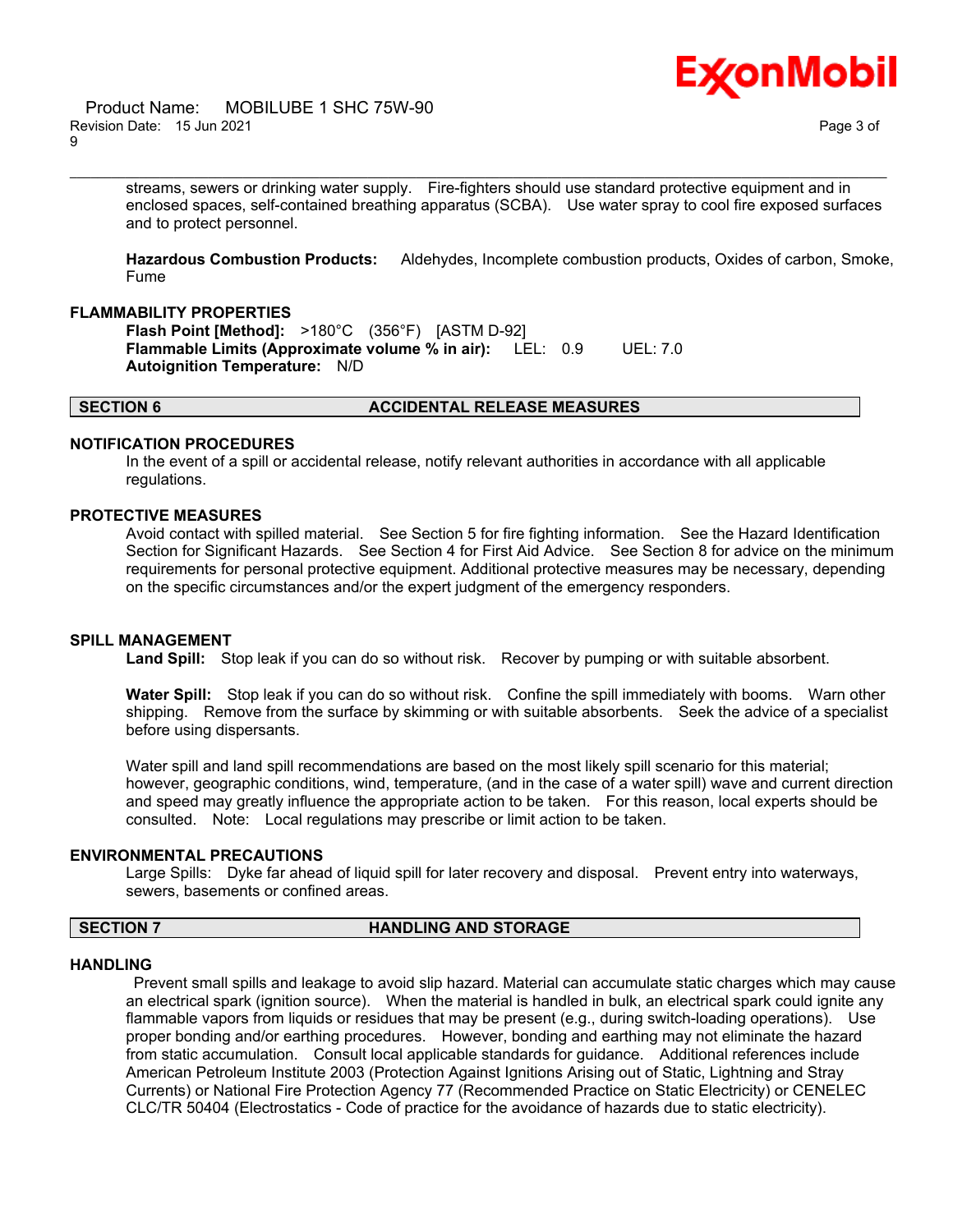**Static Accumulator:** This material is a static accumulator.

#### **STORAGE**

 The type of container used to store the material may affect static accumulation and dissipation. Do not store in open or unlabelled containers.

\_\_\_\_\_\_\_\_\_\_\_\_\_\_\_\_\_\_\_\_\_\_\_\_\_\_\_\_\_\_\_\_\_\_\_\_\_\_\_\_\_\_\_\_\_\_\_\_\_\_\_\_\_\_\_\_\_\_\_\_\_\_\_\_\_\_\_\_\_\_\_\_\_\_\_\_\_\_\_\_\_\_\_\_\_\_\_\_\_\_\_\_\_\_\_\_\_\_\_\_\_\_\_\_\_\_\_\_\_\_\_\_\_\_\_\_\_\_

| <b>SECTION 8</b> |  |
|------------------|--|
|------------------|--|

#### **EXPOSURE CONTROLS / PERSONAL PROTECTION**

### **EXPOSURE LIMIT VALUES**

| <b>Substance Name</b>         | Form      | Limit/Standard |                     | <b>Note</b> | <b>Source</b> | Year |
|-------------------------------|-----------|----------------|---------------------|-------------|---------------|------|
| 1-DECENE, TETRAMER AND        |           | TWA            | $5 \text{ mg/m}$    |             | ExxonMobil    | 2020 |
| TRIMER HYDROGENATED           | Aerosols  |                |                     |             |               |      |
|                               | (thoracic |                |                     |             |               |      |
|                               | fraction) |                |                     |             |               |      |
| MAGNESIUM METABORATE          |           | <b>STEL</b>    | $6 \,\mathrm{mg/m}$ |             | <b>ACGIH</b>  | 2020 |
|                               | Inhalable |                |                     |             |               |      |
|                               | fraction. |                |                     |             |               |      |
| MAGNESIUM METABORATE          |           | <b>TWA</b>     | $2$ mg/m $3$        |             | <b>ACGIH</b>  | 2020 |
|                               | Inhalable |                |                     |             |               |      |
|                               | fraction. |                |                     |             |               |      |
| SEVERELY HYDROTREATED         |           | <b>TWA</b>     | $5 \text{ mg/m}$    |             | <b>ACGIH</b>  | 2020 |
| I HEAVY PARAFFINIC DISTILLATE | Inhalable |                |                     |             |               |      |
|                               | fraction. |                |                     |             |               |      |

**Exposure limits/standards for materials that can be formed when handling this product:** When mists/aerosols can occur the following is recommended: 5 mg/m<sup>3</sup> - ACGIH TLV (inhalable fraction).

NOTE: Limits/standards shown for guidance only. Follow applicable regulations. **ENGINEERING CONTROLS**

The level of protection and types of controls necessary will vary depending upon potential exposure conditions. Control measures to consider:

No special requirements under ordinary conditions of use and with adequate ventilation.

### **PERSONAL PROTECTION**

Personal protective equipment selections vary based on potential exposure conditions such as applications, handling practices, concentration and ventilation. Information on the selection of protective equipment for use with this material, as provided below, is based upon intended, normal usage.

**Respiratory Protection:** If engineering controls do not maintain airborne contaminant concentrations at a level which is adequate to protect worker health, an approved respirator may be appropriate. Respirator selection, use, and maintenance must be in accordance with regulatory requirements, if applicable. Types of respirators to be considered for this material include:

No special requirements under ordinary conditions of use and with adequate ventilation. Particulate

For high airborne concentrations, use an approved supplied-air respirator, operated in positive pressure mode. Supplied air respirators with an escape bottle may be appropriate when oxygen levels are inadequate, gas/vapour warning properties are poor, or if air purifying filter capacity/rating may be exceeded.

**Hand Protection:** Any specific glove information provided is based on published literature and glove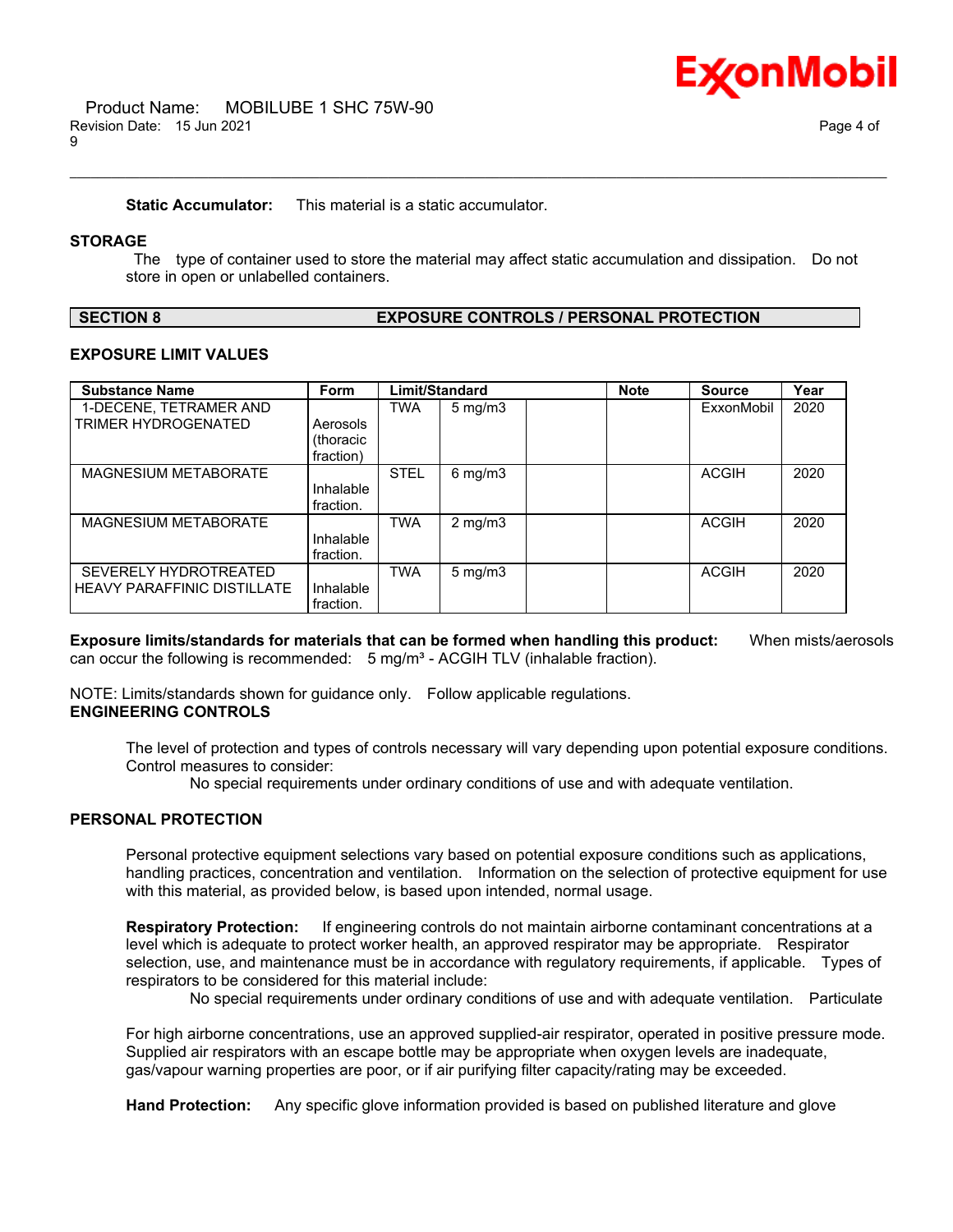

#### Product Name: MOBILUBE 1 SHC 75W-90 Revision Date: 15 Jun 2021 Page 5 of 9

manufacturer data. Glove suitability and breakthrough time will differ depending on the specific use conditions. Contact the glove manufacturer for specific advice on glove selection and breakthrough times for your use conditions. Inspect and replace worn or damaged gloves. The types of gloves to be considered for this material include:

No protection is ordinarily required under normal conditions of use. Nitrile,Viton

\_\_\_\_\_\_\_\_\_\_\_\_\_\_\_\_\_\_\_\_\_\_\_\_\_\_\_\_\_\_\_\_\_\_\_\_\_\_\_\_\_\_\_\_\_\_\_\_\_\_\_\_\_\_\_\_\_\_\_\_\_\_\_\_\_\_\_\_\_\_\_\_\_\_\_\_\_\_\_\_\_\_\_\_\_\_\_\_\_\_\_\_\_\_\_\_\_\_\_\_\_\_\_\_\_\_\_\_\_\_\_\_\_\_\_\_\_\_

**Eye Protection:** If contact is likely, safety glasses with side shields are recommended.

**Skin and Body Protection:** Any specific clothing information provided is based on published literature or manufacturer data. The types of clothing to be considered for this material include:

 No skin protection is ordinarily required under normal conditions of use. In accordance with good industrial hygiene practices, precautions should be taken to avoid skin contact.

**Specific Hygiene Measures:** Always observe good personal hygiene measures, such as washing after handling the material and before eating, drinking, and/or smoking. Routinely wash work clothing and protective equipment to remove contaminants. Discard contaminated clothing and footwear that cannot be cleaned. Practice good housekeeping.

### **ENVIRONMENTAL CONTROLS**

 Comply with applicable environmental regulations limiting discharge to air, water and soil. Protect the environment by applying appropriate control measures to prevent or limit emissions.

### **SECTION 9 PHYSICAL AND CHEMICAL PROPERTIES**

**Note: Physical and chemical properties are provided for safety, health and environmental considerations only and may not fully represent product specifications. Contact the Supplier for additional information.**

#### **GENERAL INFORMATION**

**Physical State:** Liquid **Colour:** Amber **Odour:** Characteristic **Odour Threshold:** N/D

#### **IMPORTANT HEALTH, SAFETY, AND ENVIRONMENTAL INFORMATION**

**Relative Density (at 15 °C):** 0.868 [ASTM D1298] **Flammability (Solid, Gas):** N/A **Flash Point [Method]:** >180°C (356°F) [ASTM D-92] **Flammable Limits (Approximate volume % in air):** LEL: 0.9 UEL: 7.0 **Autoignition Temperature:** N/D **Boiling Point / Range:** > 316°C (600°F) [Estimated] **Decomposition Temperature:** N/D **Vapour Density (Air = 1):** > 2 at 101 kPa [Estimated] **Vapour Pressure:** < 0.013 kPa (0.1 mm Hg) at 20 °C [Estimated] **Evaporation Rate (n-butyl acetate = 1):** N/D **pH:** N/A **Log Pow (n-Octanol/Water Partition Coefficient):** > 3.5 [Estimated] **Solubility in Water:** Negligible **Viscosity:** 102 cSt (102 mm2/sec) at 40ºC | 15.5 cSt (15.5 mm2/sec) at 100°C [ASTM D 445] **Oxidizing Properties:** See Hazards Identification Section.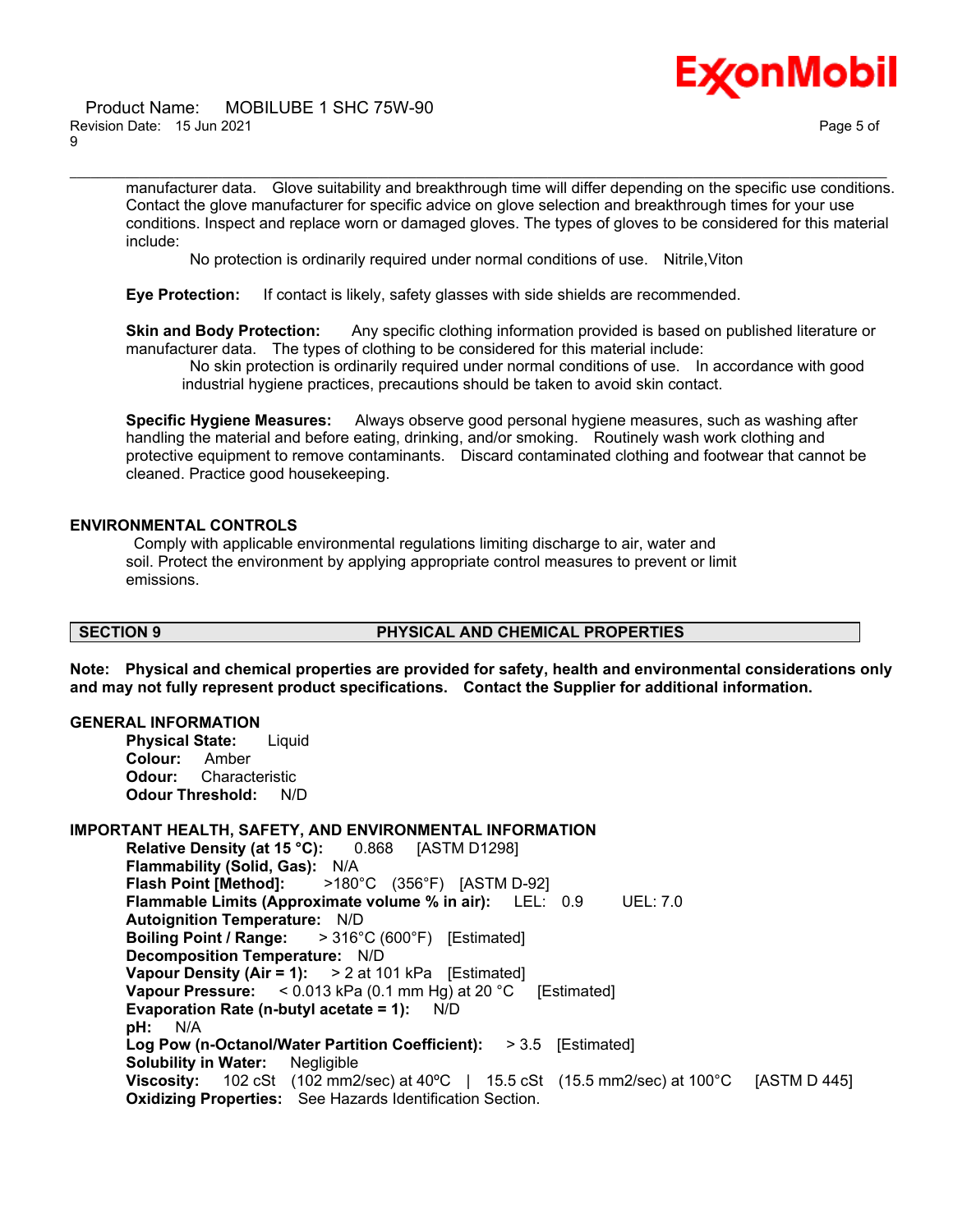

 Product Name: MOBILUBE 1 SHC 75W-90 Revision Date: 15 Jun 2021 2008 12:30 Page 6 of 9

#### **OTHER INFORMATION**

**Freezing Point:** N/D **Melting Point:** N/A **Pour Point:** -48°C (-54°F) [ASTM D97]

#### **SECTION 10 STABILITY AND REACTIVITY**

\_\_\_\_\_\_\_\_\_\_\_\_\_\_\_\_\_\_\_\_\_\_\_\_\_\_\_\_\_\_\_\_\_\_\_\_\_\_\_\_\_\_\_\_\_\_\_\_\_\_\_\_\_\_\_\_\_\_\_\_\_\_\_\_\_\_\_\_\_\_\_\_\_\_\_\_\_\_\_\_\_\_\_\_\_\_\_\_\_\_\_\_\_\_\_\_\_\_\_\_\_\_\_\_\_\_\_\_\_\_\_\_\_\_\_\_\_\_

**STABILITY:** Material is stable under normal conditions.

**CONDITIONS TO AVOID:** Excessive heat. High energy sources of ignition.

**MATERIALS TO AVOID:** Strong oxidisers

**HAZARDOUS DECOMPOSITION PRODUCTS:** Material does not decompose at ambient temperatures.

**POSSIBILITY OF HAZARDOUS REACTIONS:** Hazardous polymerization will not occur.

**SECTION 11 TOXICOLOGICAL INFORMATION**

### **INFORMATION ON TOXICOLOGICAL EFFECTS**

| <b>Hazard Class</b>                                               | <b>Conclusion / Remarks</b>                                                                        |
|-------------------------------------------------------------------|----------------------------------------------------------------------------------------------------|
| Inhalation                                                        |                                                                                                    |
| Acute Toxicity: No end point data for<br>lmaterial.               | Minimally Toxic. Based on assessment of the components.                                            |
| Irritation: No end point data for material.                       | Negligible hazard at ambient/normal handling temperatures.                                         |
| Ingestion                                                         |                                                                                                    |
| Acute Toxicity: No end point data for<br>lmaterial.               | Minimally Toxic. Based on assessment of the components.                                            |
| <b>Skin</b>                                                       |                                                                                                    |
| Acute Toxicity: No end point data for<br>lmaterial.               | Minimally Toxic. Based on assessment of the components.                                            |
| Skin Corrosion/Irritation: No end point data<br>lfor material.    | Negligible irritation to skin at ambient temperatures. Based on<br>assessment of the components.   |
| Eye                                                               |                                                                                                    |
| Serious Eye Damage/Irritation: No end point<br>data for material. | May cause mild, short-lasting discomfort to eyes. Based on<br>assessment of the components.        |
| <b>Sensitisation</b>                                              |                                                                                                    |
| Respiratory Sensitization: No end point data<br>lfor material.    | Not expected to be a respiratory sensitizer.                                                       |
| Skin Sensitization: No end point data for<br>material.            | Not expected to be a skin sensitizer. Based on assessment of the<br>components.                    |
| Aspiration: Data available.                                       | Not expected to be an aspiration hazard. Based on physico-<br>chemical properties of the material. |
| Germ Cell Mutagenicity: No end point data<br>lfor material.       | Not expected to be a germ cell mutagen. Based on assessment of<br>the components.                  |
| Carcinogenicity: No end point data for<br>lmaterial.              | Not expected to cause cancer. Based on assessment of the<br>components.                            |
| Reproductive Toxicity: No end point data<br>lfor material.        | Not expected to be a reproductive toxicant. Based on assessment<br>of the components.              |
| Lactation: No end point data for material.                        | Not expected to cause harm to breast-fed children.                                                 |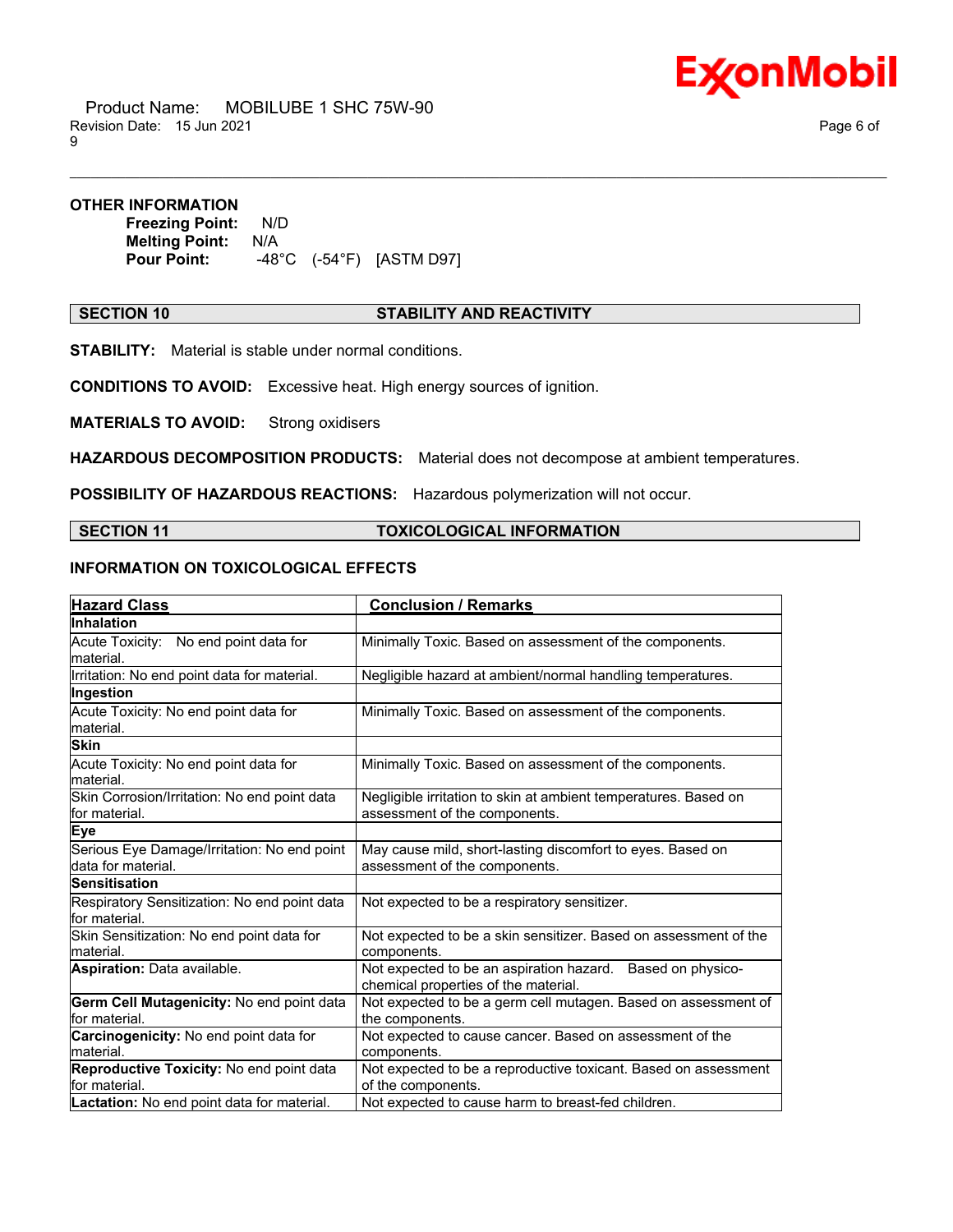Product Name: MOBILUBE 1 SHC 75W-90 Revision Date: 15 Jun 2021 Page 7 of 9



| <b>Specific Target Organ Toxicity (STOT)</b>           |                                                                                                                   |
|--------------------------------------------------------|-------------------------------------------------------------------------------------------------------------------|
| Single Exposure: No end point data for<br>lmaterial.   | Not expected to cause organ damage from a single exposure.                                                        |
| Repeated Exposure: No end point data for<br>lmaterial. | Not expected to cause organ damage from prolonged or repeated<br>exposure. Based on assessment of the components. |
|                                                        |                                                                                                                   |

# **OTHER INFORMATION**

### **For the product itself:**

Repeated and/or prolonged exposure may cause irritation to the skin, eyes, or respiratory tract. Component concentrations in this formulation would not be expected to cause skin sensitization, based on tests of the components, this formulation, or similar formulations.

#### **Contains:**

Synthetic base oils: Not expected to cause significant health effects under conditions of normal use, based on laboratory studies with the same or similar materials. Not mutagenic or genotoxic. Not sensitising in test animals and humans.

### **IARC Classification:**

**The following ingredients are cited on the lists below:** None.

|            | --REGULATORY LISTS SEARCHED-- |              |  |
|------------|-------------------------------|--------------|--|
| 1 = IARC 1 | $2 = IARC 2A$                 | $3 = IARC2B$ |  |

**SECTION 12 ECOLOGICAL INFORMATION** 

The information given is based on data for the material, components of the material, or for similar materials, through the application of bridging principals.

### **ECOTOXICITY**

Material -- Not expected to be harmful to aquatic organisms.

### **MOBILITY**

 Base oil component -- Low solubility and floats and is expected to migrate from water to the land. Expected to partition to sediment and wastewater solids.

### **SECTION 13 DISPOSAL CONSIDERATIONS**

Disposal recommendations based on material as supplied. Disposal must be in accordance with current applicable laws and regulations, and material characteristics at time of disposal.

### **DISPOSAL RECOMMENDATIONS**

 Product is suitable for burning in an enclosed controlled burner for fuel value or disposal by supervised incineration at very high temperatures to prevent formation of undesirable combustion products. Protect the environment. Dispose of used oil at designated sites. Minimize skin contact. Do not mix used oils with solvents, brake fluids or coolants.

**Empty Container Warning** Empty Container Warning (where applicable): Empty containers may contain residue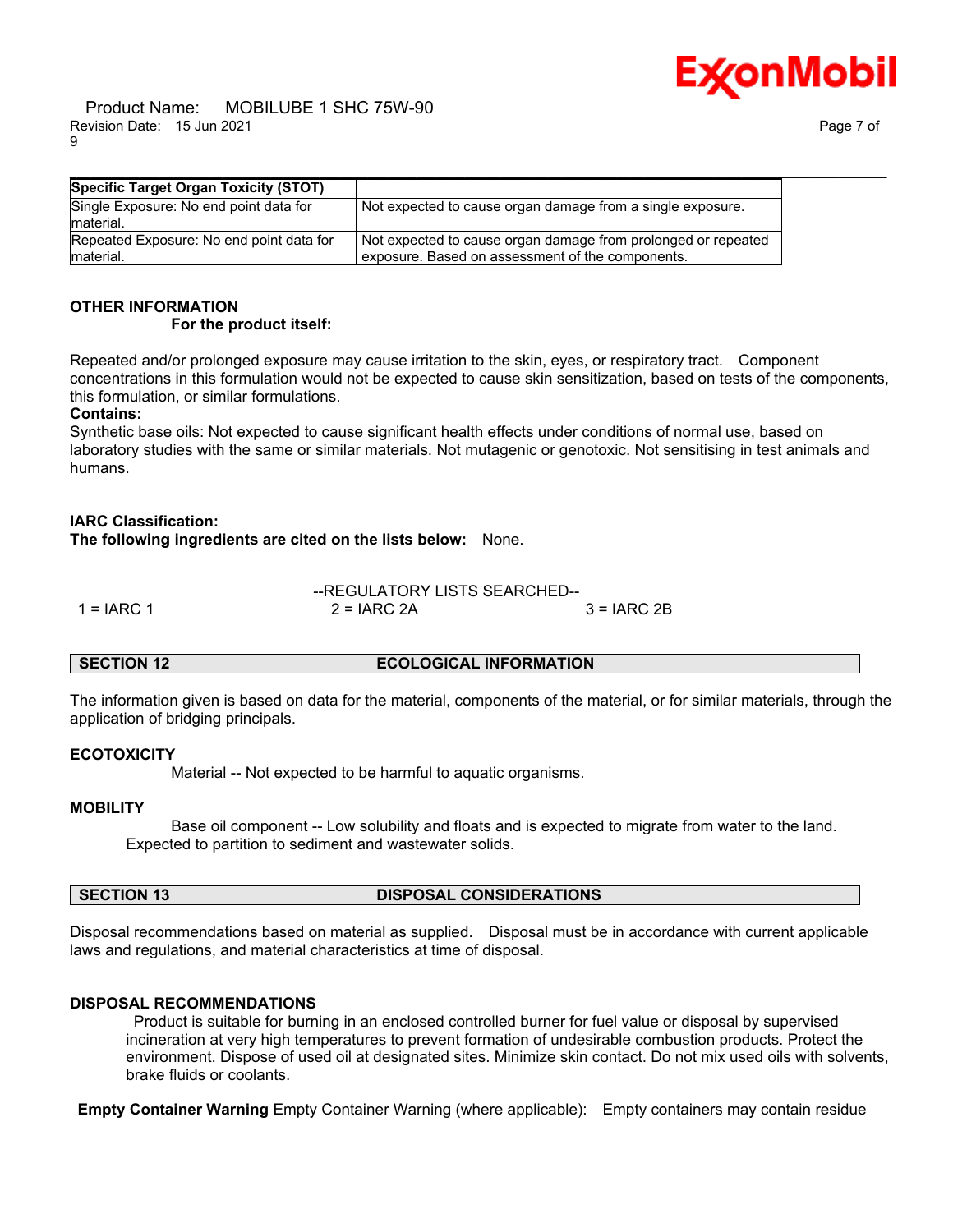

 Product Name: MOBILUBE 1 SHC 75W-90 Revision Date: 15 Jun 2021 Page 8 of 9

and can be dangerous. Do not attempt to refill or clean containers without proper instructions. Empty drums should be completely drained and safely stored until appropriately reconditioned or disposed. Empty containers should be taken for recycling, recovery, or disposal through suitably qualified or licensed contractor and in accordance with governmental regulations. DO NOT PRESSURISE, CUT, WELD, BRAZE, SOLDER, DRILL, GRIND, OR EXPOSE SUCH CONTAINERS TO HEAT, FLAME, SPARKS, STATIC ELECTRICITY, OR OTHER SOURCES OF IGNITION. THEY MAY EXPLODE AND CAUSE INJURY OR DEATH.

\_\_\_\_\_\_\_\_\_\_\_\_\_\_\_\_\_\_\_\_\_\_\_\_\_\_\_\_\_\_\_\_\_\_\_\_\_\_\_\_\_\_\_\_\_\_\_\_\_\_\_\_\_\_\_\_\_\_\_\_\_\_\_\_\_\_\_\_\_\_\_\_\_\_\_\_\_\_\_\_\_\_\_\_\_\_\_\_\_\_\_\_\_\_\_\_\_\_\_\_\_\_\_\_\_\_\_\_\_\_\_\_\_\_\_\_\_\_

### **SECTION 14 TRANSPORT INFORMATION**

**LAND** : Not Regulated for Land Transport

**SEA (IMDG):** Not Regulated for Sea Transport according to IMDG-Code

**Marine Pollutant:** No

**AIR (IATA):** Not Regulated for Air Transport

### **SECTION 15 REGULATORY INFORMATION**

This material is not considered hazardous according to the Classification of Chemicals based on Globally Harmonized System of Classification and Labelling of Chemicals (GHS).

#### **REGULATORY STATUS AND APPLICABLE LAWS AND REGULATIONS**

**Listed or exempt from listing/notification on the following chemical inventories :** AIIC, ENCS, IECSC, ISHL, KECI, PICCS, TCSI, TSCA

 **Special Cases:**

| Inventory   | 24<br>วเสเนธ                                   |
|-------------|------------------------------------------------|
| <b>NDSL</b> | Apply<br>rictions<br>esu<br>. <del>. .</del> . |

#### **SECTION 16 OTHER INFORMATION**

### **N/D = Not determined, N/A = Not applicable**

**KEY TO THE H-CODES CONTAINED IN SECTION 3 OF THIS DOCUMENT (for information only):**

H227: Combustible liquid; Flammable Liquid, Cat 4

H302: Harmful if swallowed; Acute Tox Oral, Cat 4

H304: May be fatal if swallowed and enters airways; Aspiration, Cat 1

H316: Causes mild skin irritation; Skin Corr/Irritation, Cat 3

H317: May cause allergic skin reaction; Skin Sensitisation, Cat 1

H318: Causes serious eye damage; Serious Eye Damage/Irr, Cat 1

H401: Toxic to aquatic life; Acute Env Tox, Cat 2

H402: Harmful to aquatic life; Acute Env Tox, Cat 3

H411: Toxic to aquatic life with long lasting effects; Chronic Env Tox, Cat 2

H412: Harmful to aquatic life with long lasting effects; Chronic Env Tox, Cat 3

### **THIS SAFETY DATA SHEET CONTAINS THE FOLLOWING REVISIONS:**

Composition: Component Table information was modified.